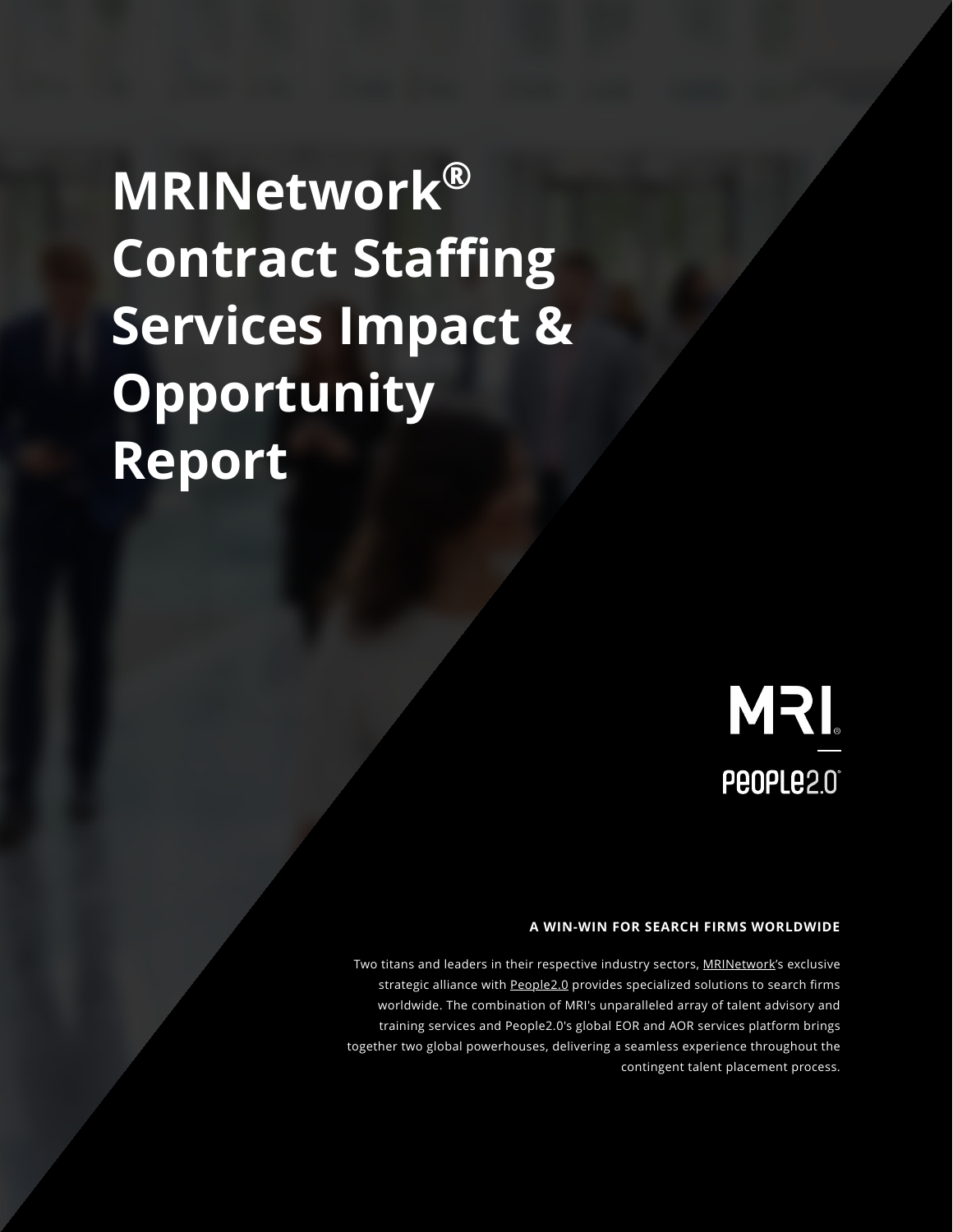**01 - 07**

# **Empowering Flexible Workforces Worldwide**

#### **A CHANGING WORLD OF WORK**

The World of Work is changing rapidly. Companies are navigating an unprecedented hiring landscape, as employees leave the workforce and reevaluate when, where, and how they'd like to work.

Overall, both sides of the hiring equation have found common ground in flexible work arrangements. Companies that offer flexibility and autonomy are seeing gains, as are candidates who are willing to explore both permanent and contract work opportunities.

#### **THE RISE OF TEMPORARY STAFFING**

**ffing & Recruitment Industry Sales (Bns of US Dollars)<br>tals for Staffing & Recruitm Sales (Bns of US Dollars) Annual Totals for Sta**  $\mathbf{C}$ Annual

dustry

The number of contract workers has been rising for some time. In 2020, contract and temporary staffing sales accounted for 87% of total U.S. staffing and recruiting sales, according to the ASA Staffing Employment and Sales Survey.<sup>1</sup> Annual contract and temporary staffing sales reached \$144.2 billion in 2021, a record high and increase of 17.9% from 2020.<sup>2</sup>









Today's economy demands flexible workforce solutions.

MRINetwork offers search firms and recruiters new avenues

for sustainable growth and success.







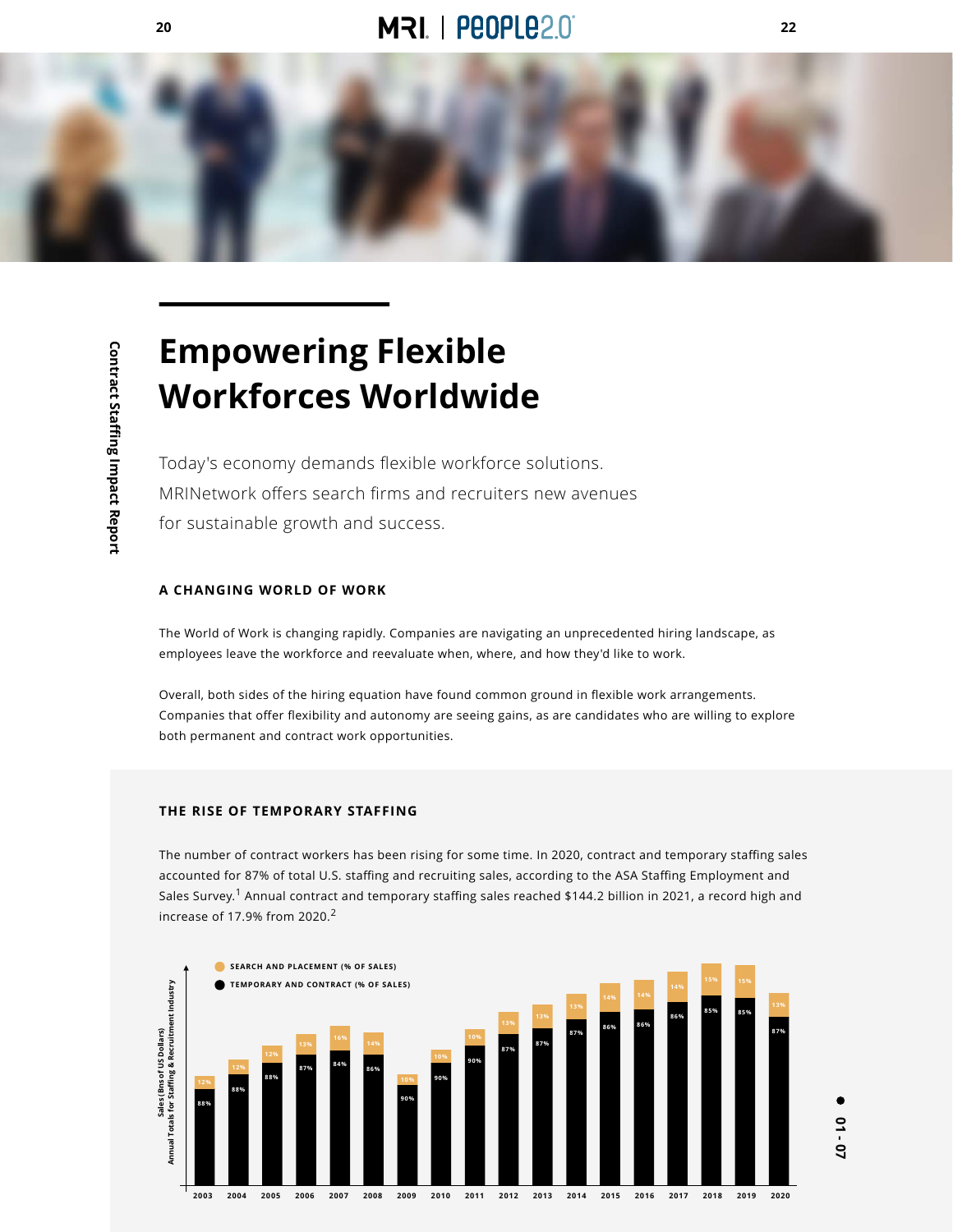

# **2.7**<br>MILLION

*"When I first got into the business, contracting was typically a low-skill, high-turnover, low-margin business. You didn't really place people in discretionary-type roles. That's completely turned around."*

32% of Companies replaced full-time employees with contingent workers in 2020<sup>5</sup>

TIM OZIER, SR. DIRECTOR, **MRI**NETWORK CONTRACT STAFFING SERVICES

*"*

#### **INCREASED DEMAND FOR TEMPORARY STAFFING**

70% of Executives plan to use more temporary workers<sup>4</sup> **100%** 





**32%**





Average temporary and contract workers employed by U.S. staffing companies per week in 2021

Total temporary and contract employees hired by U.S. staffing companies in 2021



Average length of temporary employment with U.S. staffing agencies in 2021

# **10.1WEEKS**

Many companies have long relied on contingent workers. Google, for example, employed more contractors and temporary workers than full-time employees as early as 2019.<sup>3</sup> In the past, many employees and candidates viewed temporary positions as less favorable or less secure. All of that is changing, as more people seek out flexible work arrangements. From the warehouse to the C-suite, contract workers are contributing to all levels of organizations worldwide.



#### **BENEFITS FOR EMPLOYERS & EMPLOYEES**

#### **EMPLOYERS EMPLOYEES**

- Increased workforce flexibility
- Scale teams up and down quickly
- Access advanced skills and experience
- Try before you buy
- Reduced risk
- Shorten the hiring process

- Increased flexibility
- Unlock new opportunities
- Potential for permanent hire
- Better work/life balance
- Gain new skills and experience
- Diversify projects and employers
- Negotiate higher pay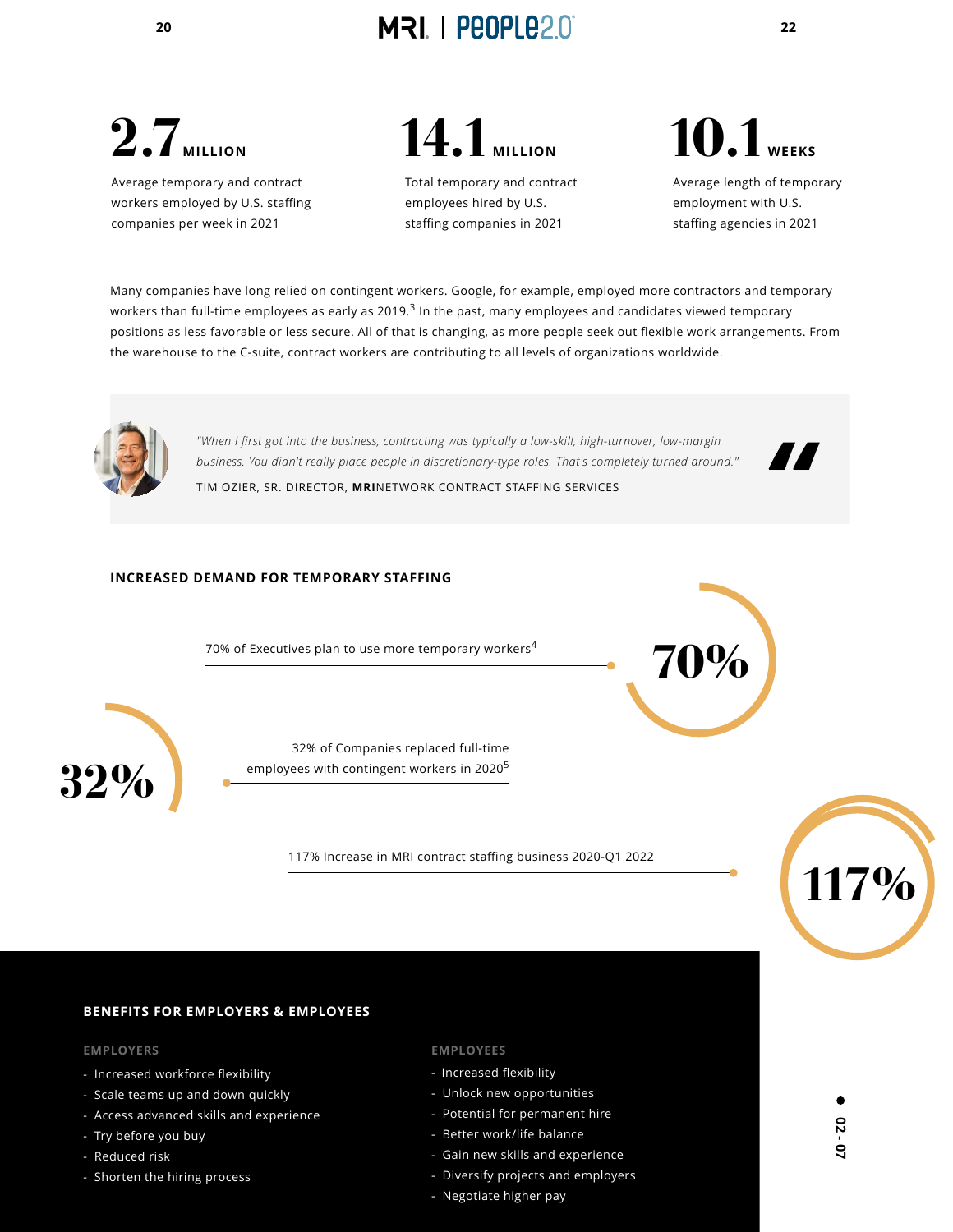





#### **Allied Search Partners: Driving Generational Talent Wins & Client Success Stories**

*"There were hundreds of openings for travel and temp hires. I had zero experience in interim staffing. I knew it was a need in my DIG — I saw my competitors doing it. In hindsight, joining MRINetwork was the best professional decision I have made to date."*

— MELISSA OWENS, FOUNDER/PRESIDENT, ALLIED SEARCH PARTNERS

### **MRI**Network Contract Staffing Success Story

Allied Search Partners recruits specialized laboratory professionals for healthcare organizations across the United States.



After 13 years of contingent and permanent placements, Founder/President Melissa Owens saw a clear need to expand into contract staffing, in order to better serve clients and candidates.

As hundreds of openings for travel and temporary hires emerged in her area of expertise, Owens looked to MRINetwork Contract Staffing services for the infrastructure to provide fluid and flexible workforce solutions. With no prior experience in contract staffing, Owens leveraged MRI Contract Staffing and People2.0 back office solutions to complement her own specialized industry expertise, in-depth knowledge, and history of success.

Increasingly, the line between contract workers and permanent employees is blurring, as traditional work models give way. The World Economic Forum estimates that working nine to five for a single employer is no longer a reality for millions of people.<sup>6</sup>

Today, Allied Search Partners is a sought-after laboratory talent advisory that helps clients to keep pace with evolving market trends and candidate expectations. Their proactive approach to contract staffing has helped them to successfully fill sudden C-suite executive departures, meet surges in laboratory volume, and overcome talent shortages that would otherwise hinder normal and effective business production for their clients.

On the employee side, Allied Search Partners' interim contract services have increased morale, teamwork, and overall satisfaction to further advance clients' short- and long-term business goals. Owens also cites contract staffing as a boon to generational recruiting: "Retirees like the contract option if they aren't ready to retire yet. The younger generation wants

#### **REIMAGINING THE FUTURE OF WORK**

Fortunately, flexible work arrangements are helping to keep parents, knowledge workers, and other individuals engaged in the workforce. Companies are pioneering new innovative workforce solutions that reflect the new reality of work. Unilever's U-Work program, for example, blends the freedom and flexibility of contract work with the security of a monthly retainer and core set of benefits.

*"Traditional employer-employee dynamics are no longer fit for either individuals or businesses…* 

*Our future of work goal: pioneer new models to provide our employees with flexible* 

*employment options by 2030."*

*Carry deal cof work g*<br>
employment options<br>
UNILEVER<sup>7</sup> UNILEVER<sup>7</sup>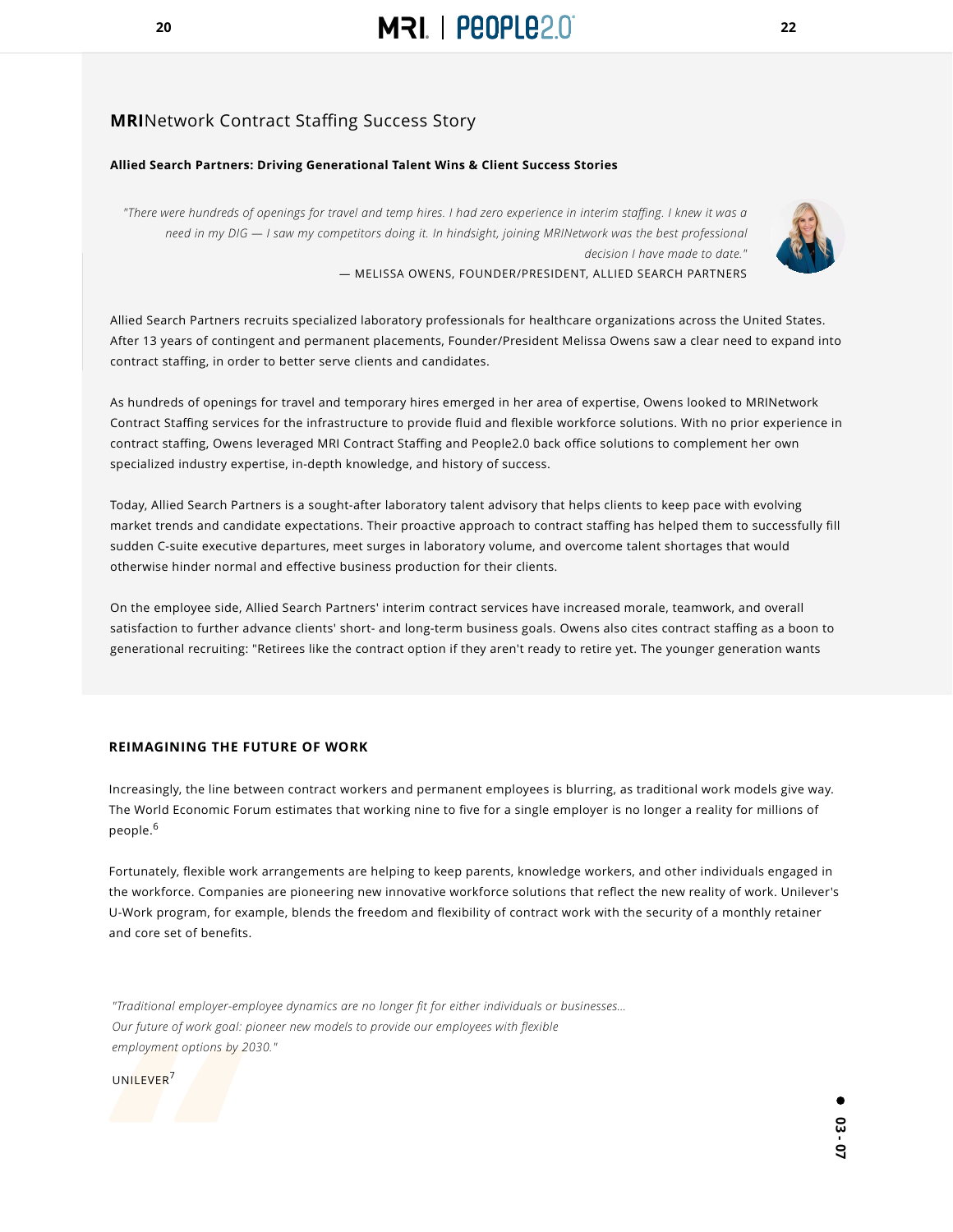- Steady, recurring revenue to build and sustain your recruiting business
- Ongoing engagement and increased visibility with clients and candidates
- The ability to offer total talent access solutions and gain a larger share of business
- Stability in uncertain economic times

**93% OF KNOWLEDGE WORKERS**  WANT A FLEXIBLE SCHEDULE<sup>9</sup>

*"It was really a matter of survival for me. I had to do something different when the pandemic hit. Once I made a concerted effort, I doubled my best year in less than six months. I realize now that in order to have a truly healthy staffing business — from a valuation standpoint, from a revenue standpoint, from a volatility standpoint — I need to incorporate a contract staffing component."*

— ANTHONY BILEDDO, CHIEF EXECUTIVE OFFICER, BILEDDO ASSOCIATES







**93%**



**59% OR WORKERS VALUE FLEXIBILITY OVER SALARY OR BENEFITS<sup>8</sup>**

*"Today's workers have more options than ever in the way they choose to work.* 

*The sto life's ne*<br> **192.0**<br> **192.0**<br> **192.0**<br> **192.0** Search firms that offer both permanent and non-permanent capabilities increase their share of the business, while delivering more value to clients and candidates and

*Specialization, prioritization of profession over place of work, shifts in work-life balance, fading borders, and advancing technology are all fostering a need for freedom and mobility. Workers value this flexibility and have come to expect and even demand it in many cases. To compete for the best talent, firms must provide an infrastructure for workers to seamlessly move between workplaces and geographies without interruptions to life's necessities."*

— STEVE SCHAUS, PRESIDENT AND GLOBAL COO, PEOPLE2.0



#### **CONTRACT STAFFING AS A BUSINESS STRATEGY**

Contract staffing also helps recruiters to position themselves as strategic partners, creating a recurring revenue model and opening up new business opportunities.

**Bileddo Associates: From Survival Mode to Twice the Revenue & A New DIG in Less than 6 Months**



protecting themselves from competitors.

### Why Contract Staffing?

**MRI**Network Contract Staffing Success Story

At Bileddo Associates, repeat business with clients and candidates hovers at nearly 99%. Today, the nursing and executive leadership talent firm offers services including contingency search, retained search, contract staffing, and interim solutions… but that hasn't always been the case.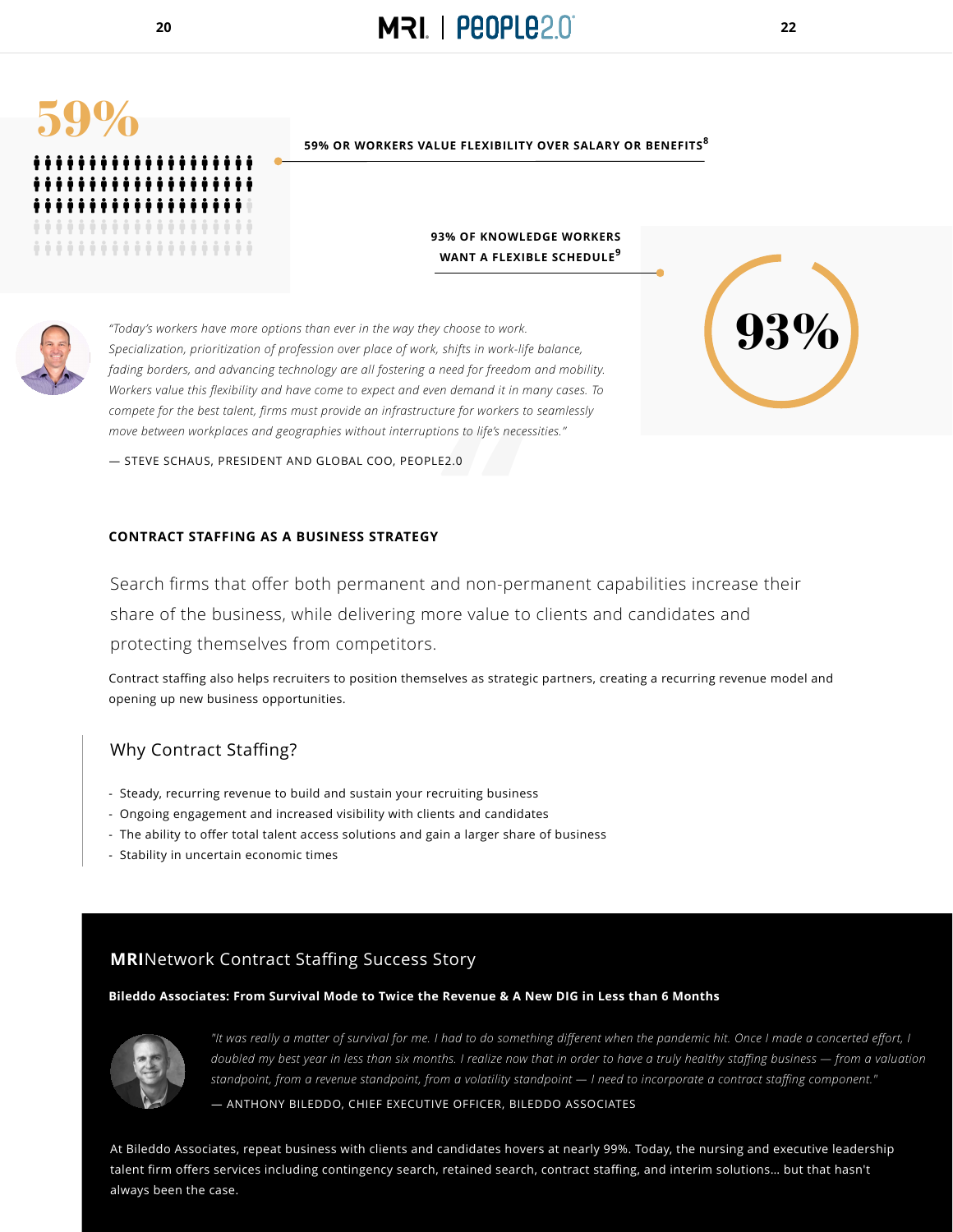## **20 22**

Anthony Bileddo, Chief Executive Officer at Bileddo Associates, always had an interest in contract staffing, but wasn't quite ready to devote the necessary resources until the pandemic hit. As his permanent business took a big hit over an extended period of time, Bileddo was forced into contract staffing. He had no choice but to try something different.

Turning to MRINetwork Contract Staffing services, Bileddo was able to grow his contract staffing business in less than a year. While many recruiting firms turn to their existing clients to establish a footing in contract staffing, Bileddo took a different approach. Leveraging his background in public service, he successfully expanded into a brand new DIG with government contract work. "I felt very comfortable leveraging my veteran background and my knowledge of how the government operates," he says. "It was a natural fit for me."

Reflecting on the past, Bileddo notes missed opportunities despite a healthy permanent business. His advice to fellow recruiting firms: explore contract staffing as an avenue for sustainable growth and improved valuation. "There's so much untapped market potential. I was leaving two to three times the revenue on the table every year because I wasn't playing in the contract staffing space. The value of my business has likely tripled because of the contracts I have now. I wish I had gotten into contract staffing sooner."

#### **MRINETWORK CONTRACT STAFFING SERVICES**

Enjoy a single point of contact, concierge service, and comprehensive back office solutions from People2.0, complete with a global footprint and white-label branding. No matter where you're located, MRI can help you grow your business and team.



- Personalized consulting
- Go-to-market strategy
- Education and training
- SME access for client/candidate calls
- Contract negotiations
- Client agreements
- White-label invoicing forms
- Sales scripts and marketing templates
- Contractor payroll and expenses
- Background checks
- Onboarding
- Benefits administration
- Billing
- Compliance
- Insurance
- And more…

With **MRI**Network Contract Staffing, it's easier than ever before to provide a total talent access solution to your clients and candidates.



#### **MRINETWORK CONTRACT STAFFING SERVICES BY THE NUMBERS**

#### Contract staffing is a smart strategy to grow and sustain your recruiting business. Here's why.

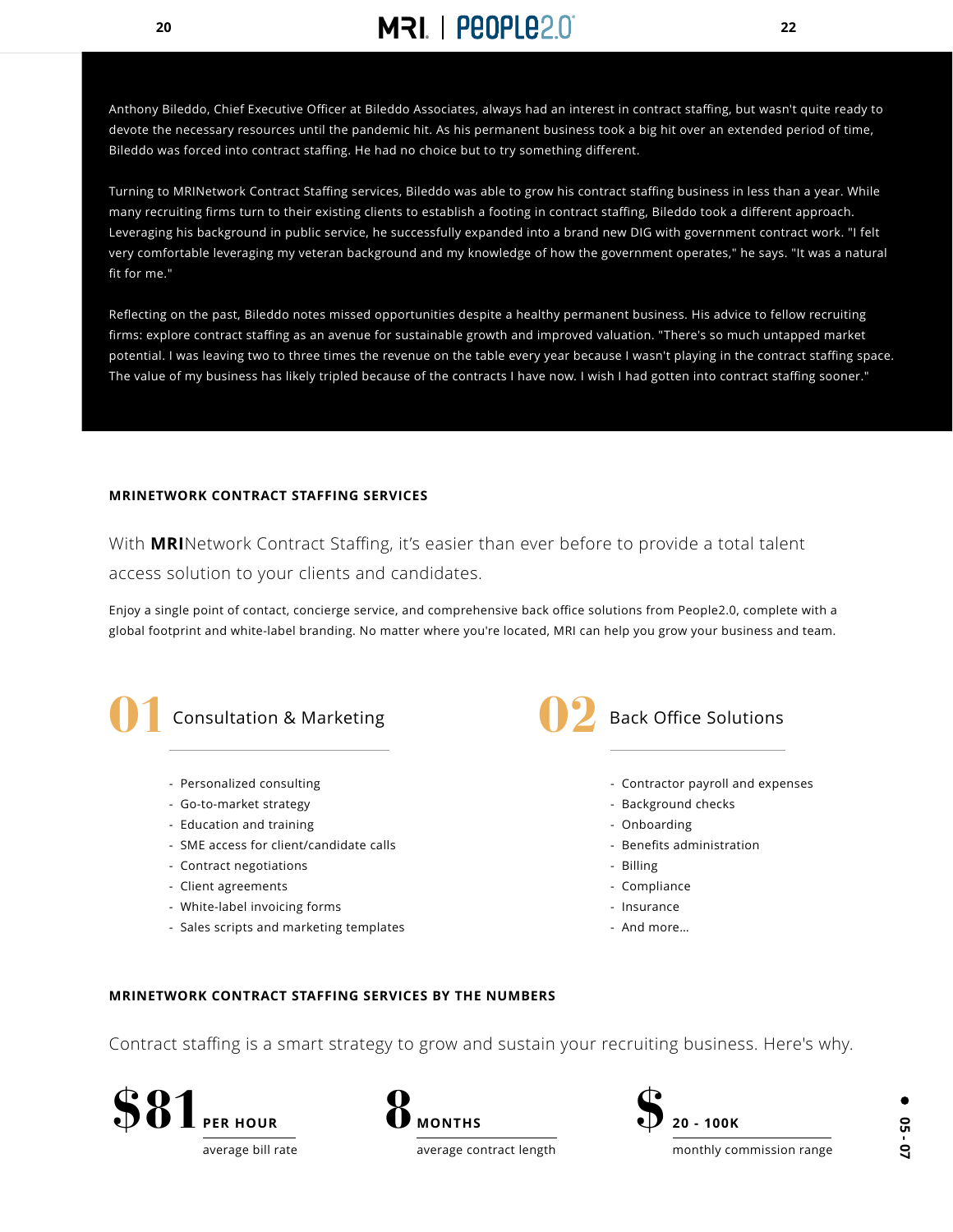



### **Gain Recurring Revenue**

Create a recurring revenue stream to fund business operating expenses and maintain healthy margins.

### **No Risk to You**

Get paid before **MRI**Network receives payment. Commission is based on billings, not collections, and is paid monthly.

### **Growth & Stability**

Generate consistent income to sustain your business during inevitable peaks and valleys.

#### **WITH MRINETWORK, YOU'RE NEVER ALONE**

With EOR and AOR services from People2.0, MRINetwork Contract Staffing services offers a full menu of consulting and back office solutions to support your business.

#### In 2021, MRINetwork Contract Staffing Services…

#### **BENEFITS OF CONTRACT STAFFING**



Onboarded

#### **CONTRACTORS**



Reviewed & Negotiated

#### **CONTRACTS**



#### Created invoices & tracked payments for

**CUSTOMERS**

# **400**

Completed credit & background checks for

**CUSTOMERS**